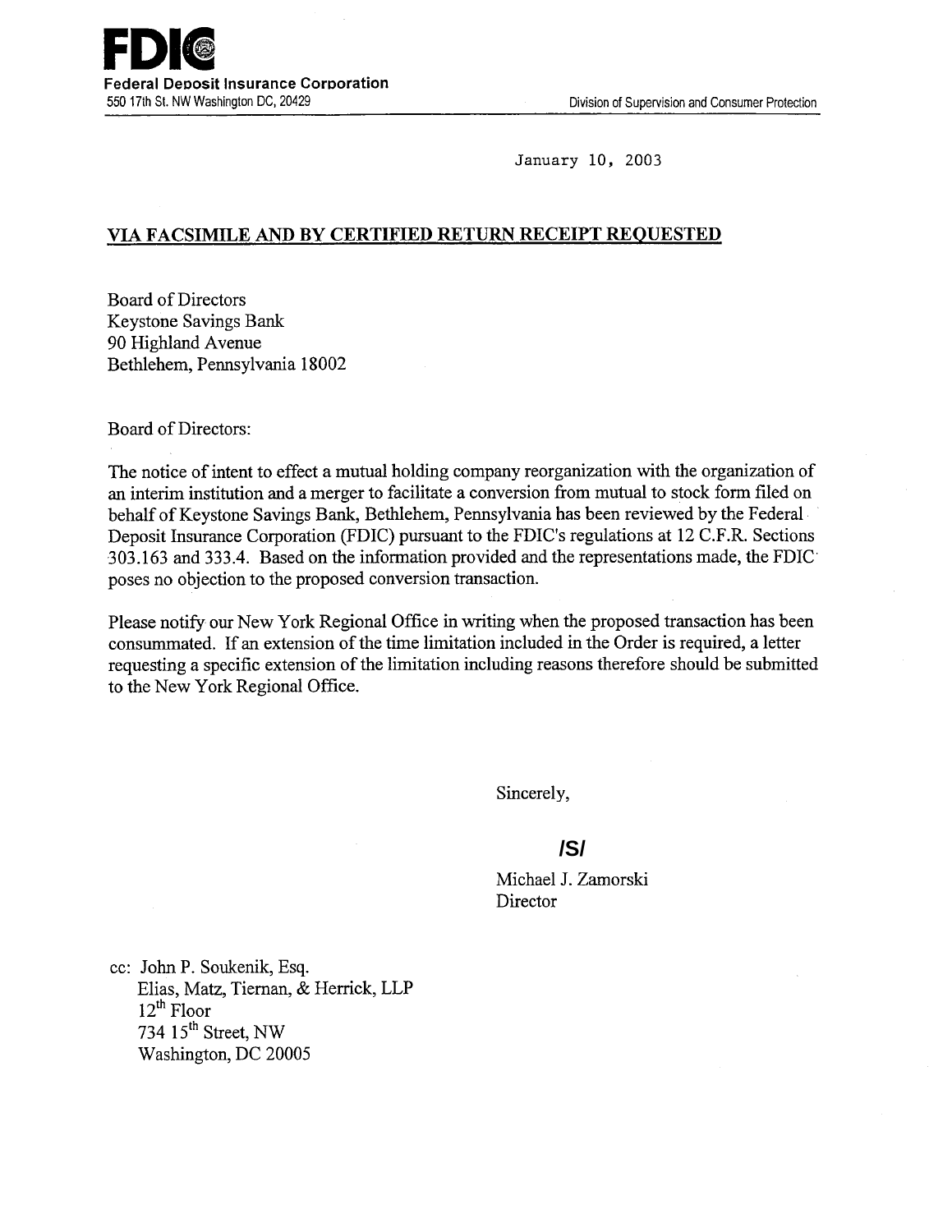#### **FEDERAL DEPOSIT INSURANCE CORPORATION**

**In Re:** Keystone Savings Bank Bethlehem, Northampton County, Pennsylvania

### Application for Consent to Merge

#### **ORDER AND BASIS FOR CORPORATION APPROVAL**

Pursuant to Section 18(c) and other provisions of the Federal Deposit Insurance Act ("FDI Act"), an application has been filed on behalf of Keystone Savings Bank, Bethlehem, Pennsylvania ("Mutual Institution"), currently a Pennsylvania-chartered mutual savings bank and Savings Association Insurance Fund ("SAIF") member with total resources of \$993,755,000 and total deposits of \$774,117,000 as of September 30, 2002, for the FDIC's consent to merge with Keystone Interim Two ("Interim Two"), Bethlehem, Pennsylvania, a proposed new interim federally-chartered stock savings bank.

The transaction is the result of Mutual Institution's Plan of Reorganization, which includes the establishment of a federally-chartered mutual holding company, Keystone Mutual Holding Company, Bethlehem, Pennsylvania ("MHC"), which will be capitalized with \$50,000. MHC will wholly own a mid-tier federal stock holding company, Keystone Bancorp, Inc., Bethlehem, Pennsylvania ("Stock Holding Company"), which will be capitalized with another \$50,000. Applications for the establishment of MHC, for Stock Holding Company to acquire Keystone Savings Bank subsequent to its conversion to a stock savings bank, and for Keystone Savings Bank to be deemed a "savings association" for purposes of section 10(1) of the Home Owners' Loan Act, as amended, were filed with the Office of Thrift Supervision ("OTS"). Mutual Institution will exchange its mutual savings bank charter for a Pennsylvania stock savings bank charter, and will become a wholly-owned subsidiary of MHC after a merger with Interim Two. MHC will then contribute 100% of the outstanding stock of the resultant bank to Stock Holding Company, which will in turn be a wholly-owned subsidiary of MHC. The resultant bank will continue to operate with the title of Keystone Savings Bank, Bethlehem, Pennsylvania. Following consummation of the merger, the resultant bank will operate the same banking business, with the same management, and at the same locations as Mutual Institution. The proposed transaction will not alter the competitive structure of banking in the markets served by Mutual Institution. The resultant bank's main office will be at 90 Highland Avenue, Bethlehem, Pennsylvania. Notice of the proposed transaction, in a form approved by the FDIC, has been published pursuant to the FDI Act.

A review of available information, including the Community Reinvestment Act ("CRA") Statement of Mutual Institution discloses no inconsistencies with the purposes of the CRA. The resultant institution is expected to continue to meet the credit needs of its entire community, consistent with the safe and sound operation of the institution.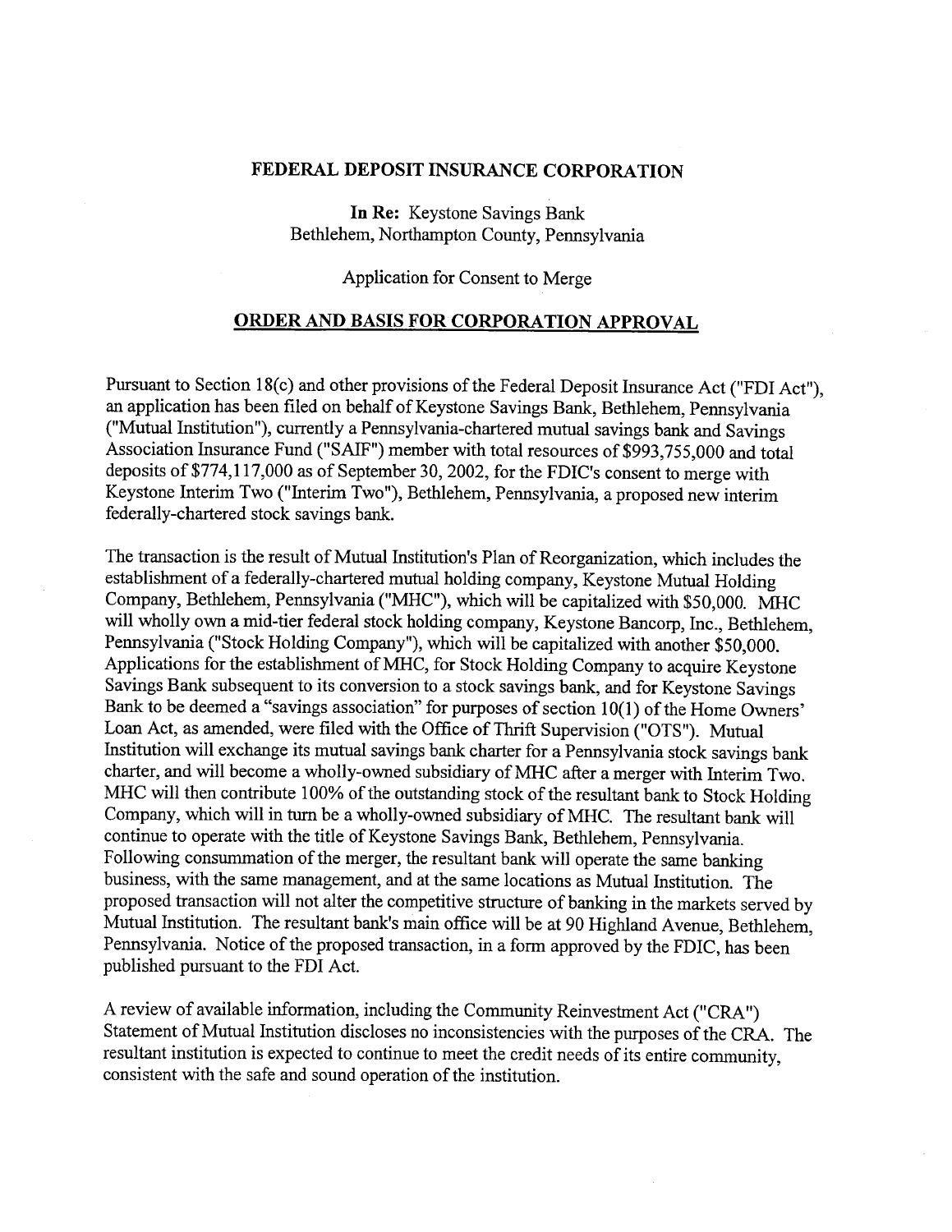In connection with the application, the FDIC has taken into consideration the financial and managerial resources and future prospects of the proponent banks and the resultant bank, and the convenience and needs of the communities to be served. Having found favorably on all statutory factors and having considered other relevant information, including reports on the competitive factors furnished by the Comptroller of the Currency, the Board of Governors of the Federal Reserve System, the OTS, or the Attorney General of the United States, it is the FDIC's judgment that the application should be and is hereby approved, subject to the following conditions:

- 1. That Keystone Savings Bank shall not issue any shares of its stock to any persons other than Keystone Bancorp, Inc., without prior written notification to and nonobjection from the FDIC;
- 2. That, prior to the sale, transfer, or other disposition of any shares of Keystone Bancorp, Inc. by MIHC to any person (including any Employee Stock Ownership Plan), or a conversion of the mutual holding company to stock form, Keystone Savings Bank will provide written notification to the FDIC and provide the FDIC with copies of all documents filed with state and federal banking and/or securities regulators in connection with such sale, transfer, disposition, or conversion;
- 3. That should any shares of the stock of Keystone Savings Bank or Keystone Bancorp, Inc. be issued to persons other than MHC, any dividends waived by MHC must be retained by Stock Holding Company or Keystone Savings Bank and segregated, earmarked, or otherwise identified on the books and records of Stock Holding Company or Keystone Savings Bank; such amounts must be taken into account in any valuation of the institution, and factored into the calculation used in establishing a fair and reasonable basis for exchanging shares in any subsequent conversion of MHC to stock form; such amounts shall not be available for payment to, or the value thereof transferred to, minority shareholders, by any means, including through dividend payments or at liquidation;
- 4. That the proposed transaction may not be consummated unless and until the resultant bank has the authority to conduct banking business, and that its establishment and operation as a stock savings bank have been fully approved by appropriate Commonwealth of Pennsylvania officials, and its holding companies, Keystone Mutual Holding Company and Keystone Bancorp, Inc., are granted approval by the OTS to become holding companies for Keystone Savings Bank;
- 5. That the transaction shall not be consummated within less than fifteen days after the date of this Order, or later than six months after the date of this Order, unless such period is extended for good cause by the FDIC; and
- 6. That until the proposed transaction is consummated, the FDIC shall have the right to alter, suspend, or withdraw its approval should any interim development be deemed to warrant such action.